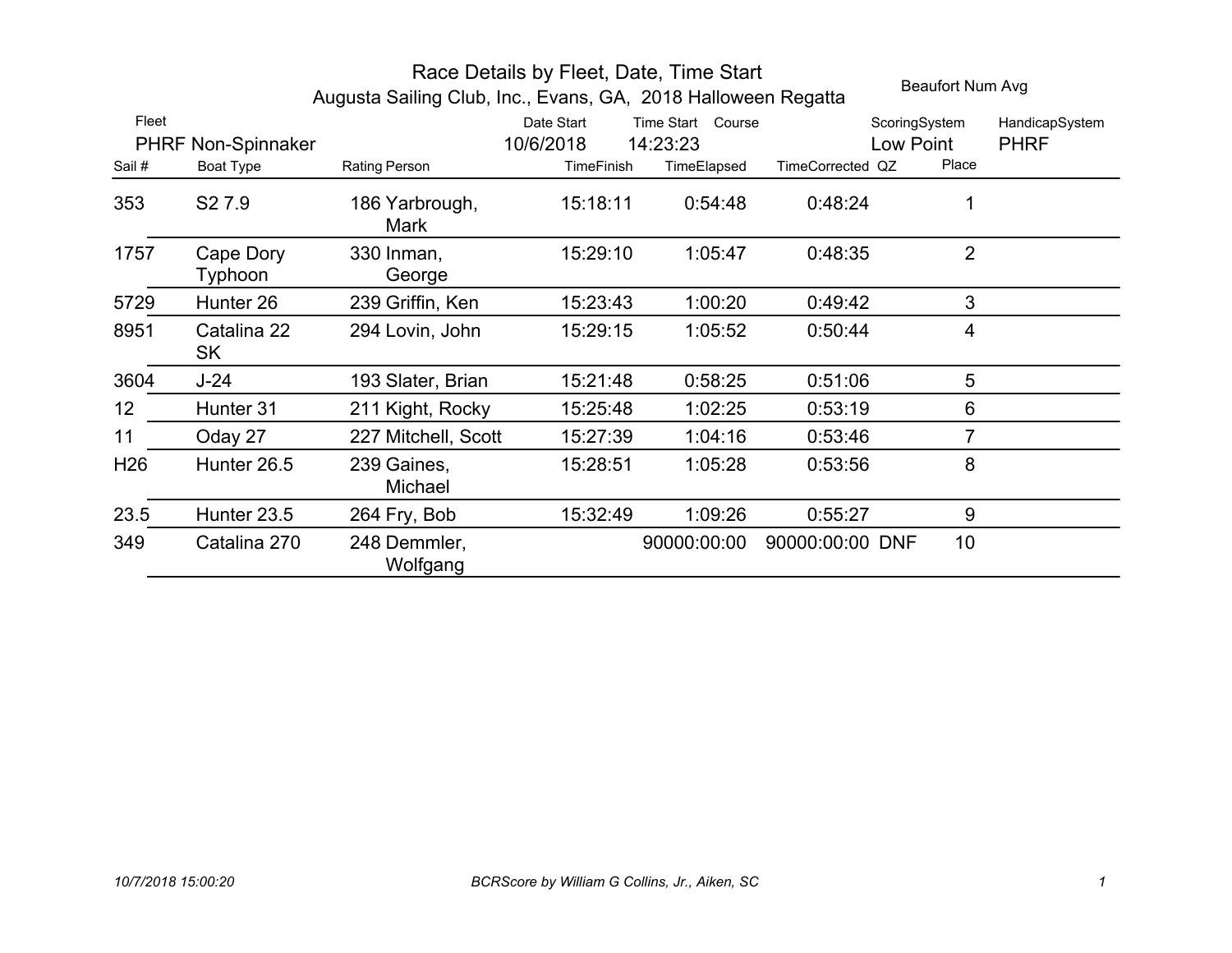|                 | Beaufort Num Avg<br>Augusta Sailing Club, Inc., Evans, GA, 2018 Halloween Regatta |                               |                         |                                         |                  |                            |                               |
|-----------------|-----------------------------------------------------------------------------------|-------------------------------|-------------------------|-----------------------------------------|------------------|----------------------------|-------------------------------|
| Fleet           | PHRF Non-Spinnaker                                                                |                               | Date Start<br>10/6/2018 | <b>Time Start</b><br>Course<br>16:08:55 |                  | ScoringSystem<br>Low Point | HandicapSystem<br><b>PHRF</b> |
| Sail#           | Boat Type                                                                         | Rating Person                 | TimeFinish              | TimeElapsed                             | TimeCorrected QZ | Place                      |                               |
| 1757            | Cape Dory<br>Typhoon                                                              | 330 Inman,<br>George          | 16:44:09                | 0:35:14                                 | 0:26:01          |                            |                               |
| 353             | S <sub>2</sub> 7.9                                                                | 186 Yarbrough,<br><b>Mark</b> | 16:39:13                | 0:30:18                                 | 0:26:46          | $\overline{2}$             |                               |
| 5729            | Hunter 26                                                                         | 239 Griffin, Ken              | 16:41:43                | 0:32:48                                 | 0:27:01          | 3                          |                               |
| 11              | Oday 27                                                                           | 227 Mitchell, Scott           | 16:41:54                | 0:32:59                                 | 0:27:36          | 4                          |                               |
| 3604            | $J-24$                                                                            | 193 Slater, Brian             | 16:40:44                | 0:31:49                                 | 0:27:50          | 5                          |                               |
| 8951            | Catalina 22<br><b>SK</b>                                                          | 294 Lovin, John               | 16:46:01                | 0:37:06                                 | 0:28:34          | $6\phantom{1}$             |                               |
| 12              | Hunter 31                                                                         | 211 Kight, Rocky              | 16:43:27                | 0:34:32                                 | 0:29:30          | 7                          |                               |
| 23.5            | Hunter 23.5                                                                       | 264 Fry, Bob                  | 16:46:04                | 0:37:09                                 | 0:29:40          | 8                          |                               |
| H <sub>26</sub> | Hunter 26.5                                                                       | 239 Gaines,<br>Michael        | 16:47:28                | 0:38:33                                 | 0:31:46          | 9                          |                               |
| 349             | Catalina 270                                                                      | 248 Demmler,<br>Wolfgang      | 16:51:42                | 0:42:47                                 | 0:34:51          | 10                         |                               |

## Race Details by Fleet, Date, Time Start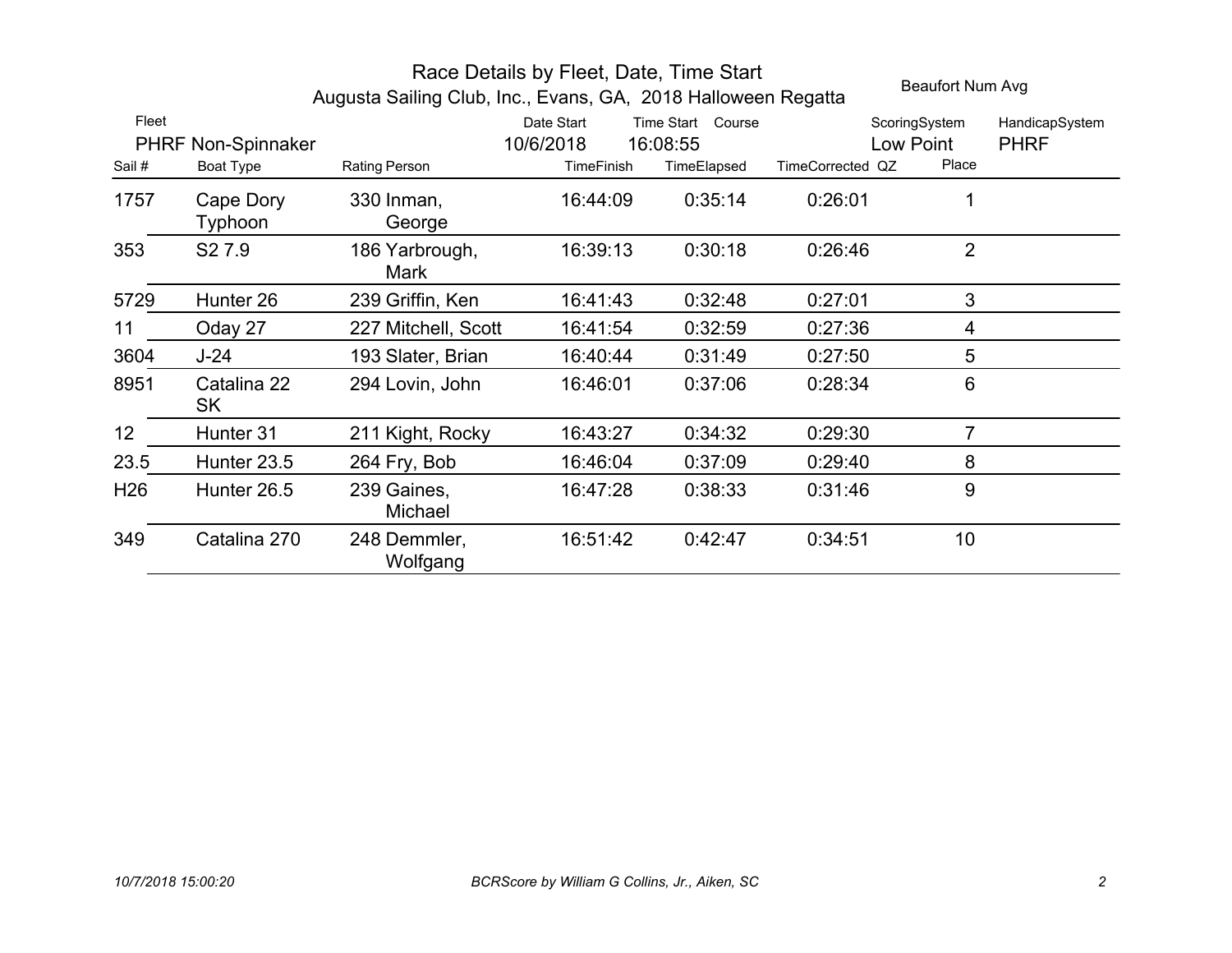|                 | Beaufort Num Avg<br>Augusta Sailing Club, Inc., Evans, GA, 2018 Halloween Regatta |                          |                         |                               |                  |                            |                               |
|-----------------|-----------------------------------------------------------------------------------|--------------------------|-------------------------|-------------------------------|------------------|----------------------------|-------------------------------|
| Fleet           | PHRF Non-Spinnaker                                                                |                          | Date Start<br>10/7/2018 | Time Start Course<br>11:55:15 |                  | ScoringSystem<br>Low Point | HandicapSystem<br><b>PHRF</b> |
| Sail #          | Boat Type                                                                         | Rating Person            | <b>TimeFinish</b>       | TimeElapsed                   | TimeCorrected QZ | Place                      |                               |
| 353             | S <sub>2</sub> 7.9                                                                | 186 Yarbrough,<br>Mark   | 12:33:06                | 0:37:51                       | 0:33:26          | 1                          |                               |
| 5729            | Hunter 26                                                                         | 239 Griffin, Ken         | 12:41:28                | 0:46:13                       | 0:38:04          | $\overline{2}$             |                               |
| 11              | Oday 27                                                                           | 227 Mitchell, Scott      | 12:47:01                | 0:51:46                       | 0:43:18          | 3                          |                               |
| 3604            | $J-24$                                                                            | 193 Slater, Brian        | 12:46:11                | 0:50:56                       | 0:44:33          | 4                          |                               |
| 1757            | Cape Dory<br>Typhoon                                                              | 330 Inman,<br>George     | 12:57:06                | 1:01:51                       | 0.45.41          | 5                          |                               |
| 8951            | Catalina 22<br>SK                                                                 | 294 Lovin, John          | 12:56:06                | 1:00:51                       | 0:46:52          | 6                          |                               |
| 23.5            | Hunter 23.5                                                                       | 264 Fry, Bob             | 12:58:08                | 1:02:53                       | 0:50:13          | 7                          |                               |
| 349             | Catalina 270                                                                      | 248 Demmler,<br>Wolfgang | 13:01:55                | 1:06:40                       | 0.54.18          | 8                          |                               |
| H <sub>26</sub> | Hunter 26.5                                                                       | 239 Gaines,<br>Michael   | 13:01:41                | 1:06:26                       | 0.54.44          | 9                          |                               |
| 12              | Hunter 31                                                                         | 211 Kight, Rocky         |                         | 90000:00:00                   | 90000:00:00 DNS  | 10 <sup>°</sup>            |                               |

## Race Details by Fleet, Date, Time Start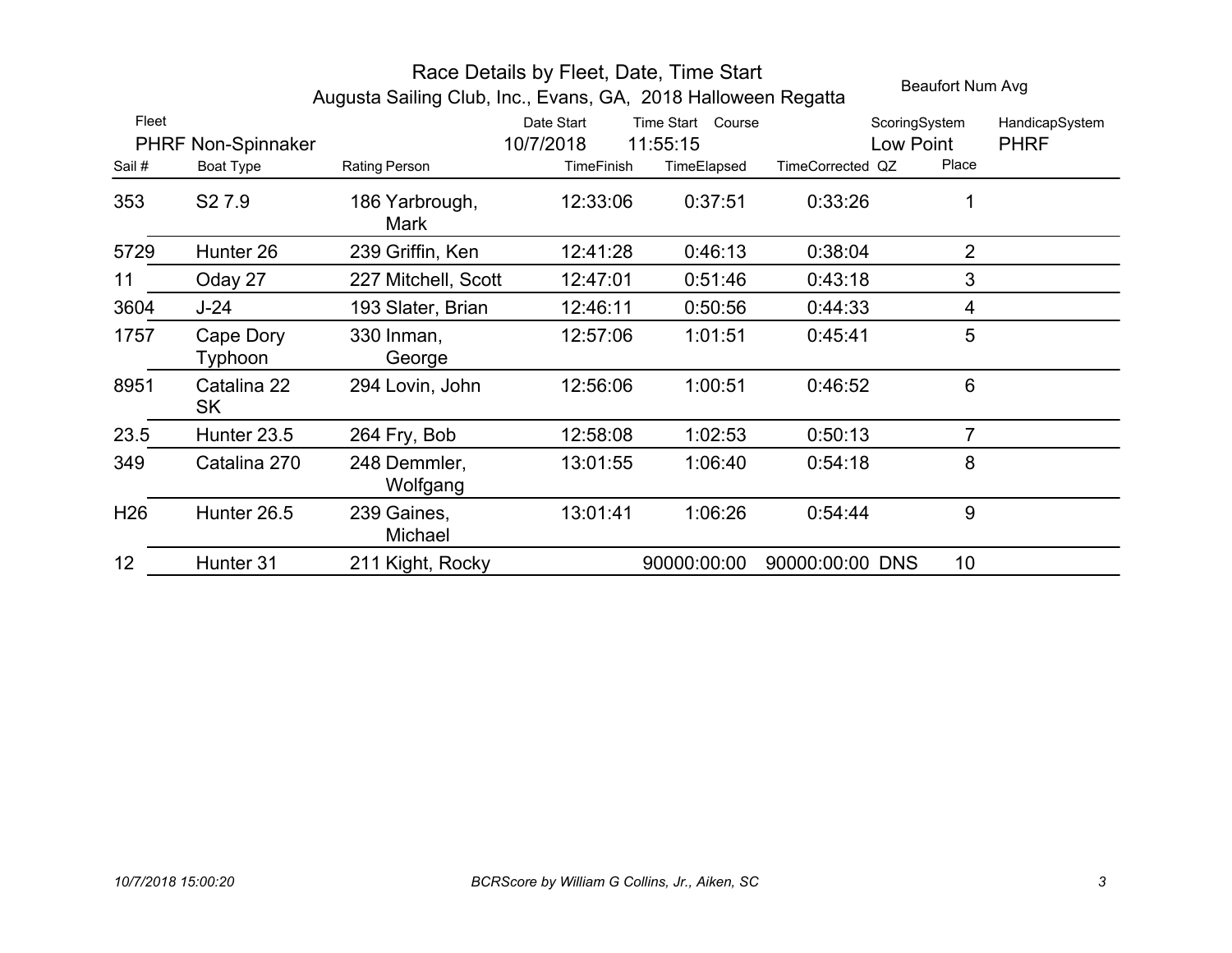| Race Details by Fleet, Date, Time Start<br>Augusta Sailing Club, Inc., Evans, GA, 2018 Halloween Regatta |                  |                               |                         |                               |                  |                            | Beaufort Num Avg              |  |
|----------------------------------------------------------------------------------------------------------|------------------|-------------------------------|-------------------------|-------------------------------|------------------|----------------------------|-------------------------------|--|
| Fleet<br><b>PHRF Spinnaker</b>                                                                           |                  |                               | Date Start<br>10/6/2018 | Time Start Course<br>14:43:23 |                  | ScoringSystem<br>Low Point | HandicapSystem<br><b>PHRF</b> |  |
| Sail #                                                                                                   | <b>Boat Type</b> | Rating Person                 | <b>TimeFinish</b>       | TimeElapsed                   | TimeCorrected QZ | Place                      |                               |  |
| 250                                                                                                      | <b>VXONE</b>     | 108 Stanton, Stan             | 15:28:45                | 0:45:22                       | 0.44.49          |                            |                               |  |
| 130                                                                                                      | Henderson<br>30  | 45 Annis, Jeff                | 15:28:29                | 0:45:06                       | 0:49:16          | $\overline{2}$             |                               |  |
| 8                                                                                                        | Capri 22 TR      | 202 Koker,<br><b>Nicholas</b> | 15:42:36                | 0:59:13                       | 0:51:11          | 3                          |                               |  |
| 32988                                                                                                    | Capri 30         | 114 Claffey, Jim              |                         | 90000:00:00                   | 90000:00:00 DNF  | 4                          |                               |  |
| 4449                                                                                                     | $J-24$           | 174 Joy, Edwin                |                         | 90000:00:00                   | 90000:00:00 DNS  | 4                          |                               |  |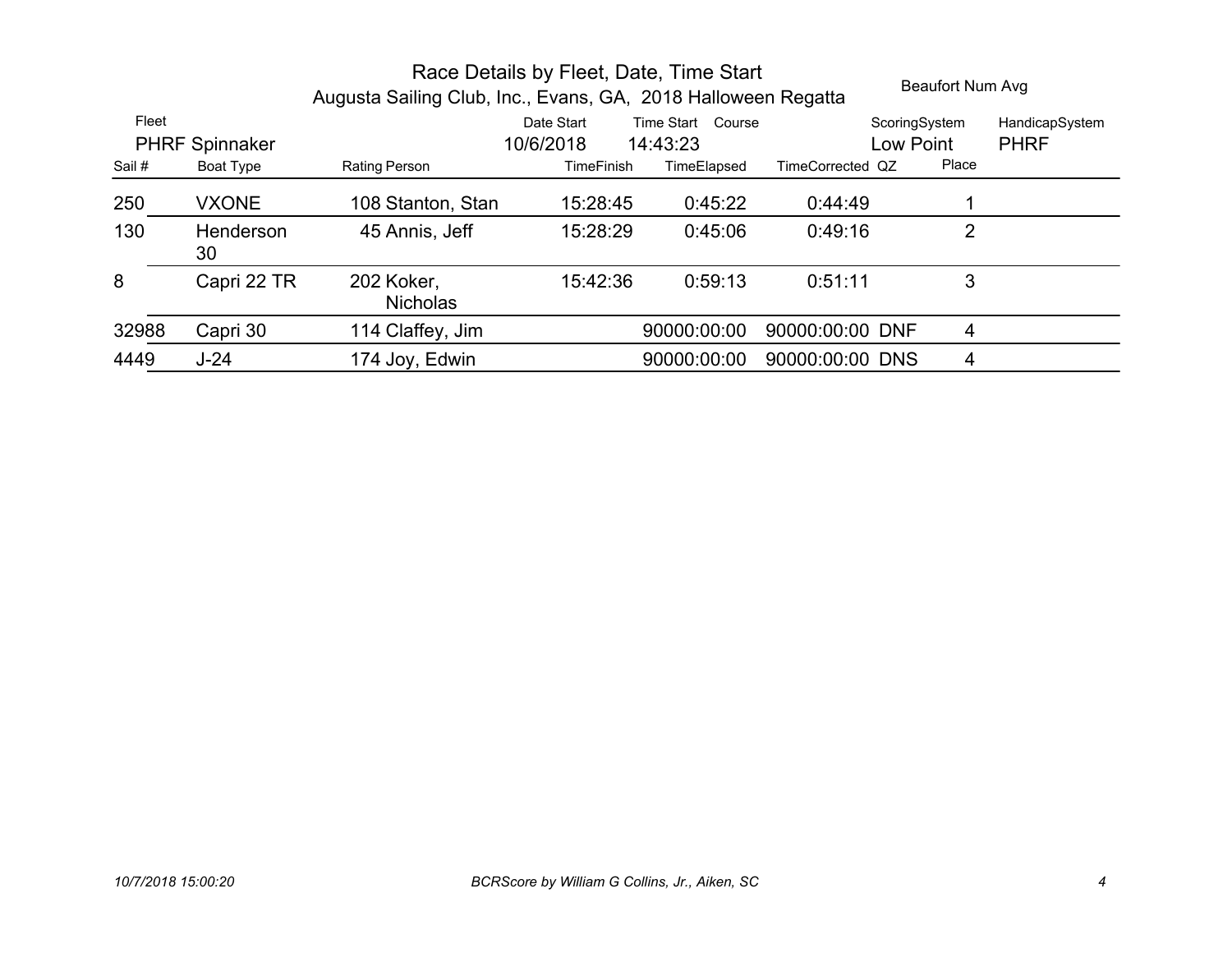|                                |                 | Augusta Sailing Club, Inc., Evans, GA, 2018 Halloween Regatta | $\frac{1}{1}$ and $\frac{1}{2}$ betaing by $\frac{1}{2}$ . Tool, batter, then $\frac{1}{2}$ |             |                  | <b>Beaufort Num Avg</b> |                               |
|--------------------------------|-----------------|---------------------------------------------------------------|---------------------------------------------------------------------------------------------|-------------|------------------|-------------------------|-------------------------------|
| Fleet<br><b>PHRF Spinnaker</b> |                 |                                                               | Time Start Course<br>Date Start<br>10/6/2018<br>16:08:55                                    |             |                  |                         | HandicapSystem<br><b>PHRF</b> |
| Sail#                          | Boat Type       | Rating Person                                                 | <b>TimeFinish</b>                                                                           | TimeElapsed | TimeCorrected QZ | Place                   |                               |
| 130                            | Henderson<br>30 | 45 Annis, Jeff                                                | 16:50:32                                                                                    | 0:41:37     | 0:45:28          |                         |                               |
| 250                            | <b>VXONE</b>    | 108 Stanton, Stan                                             | 16:56:28                                                                                    | 0:47:33     | 0:46:58          | 2                       |                               |
| 32988                          | Capri 30        | 114 Claffey, Jim                                              | 17:00:58                                                                                    | 0:52:03     | 0:50:57          | 3                       |                               |
| 8                              | Capri 22 TR     | 202 Koker,<br><b>Nicholas</b>                                 | 17:14:42                                                                                    | 1:05:47     | 0:56:52          | 4                       |                               |
| 4449                           | $J-24$          | 174 Joy, Edwin                                                |                                                                                             | 90000:00:00 | 90000:00:00 DNS  | 5                       |                               |